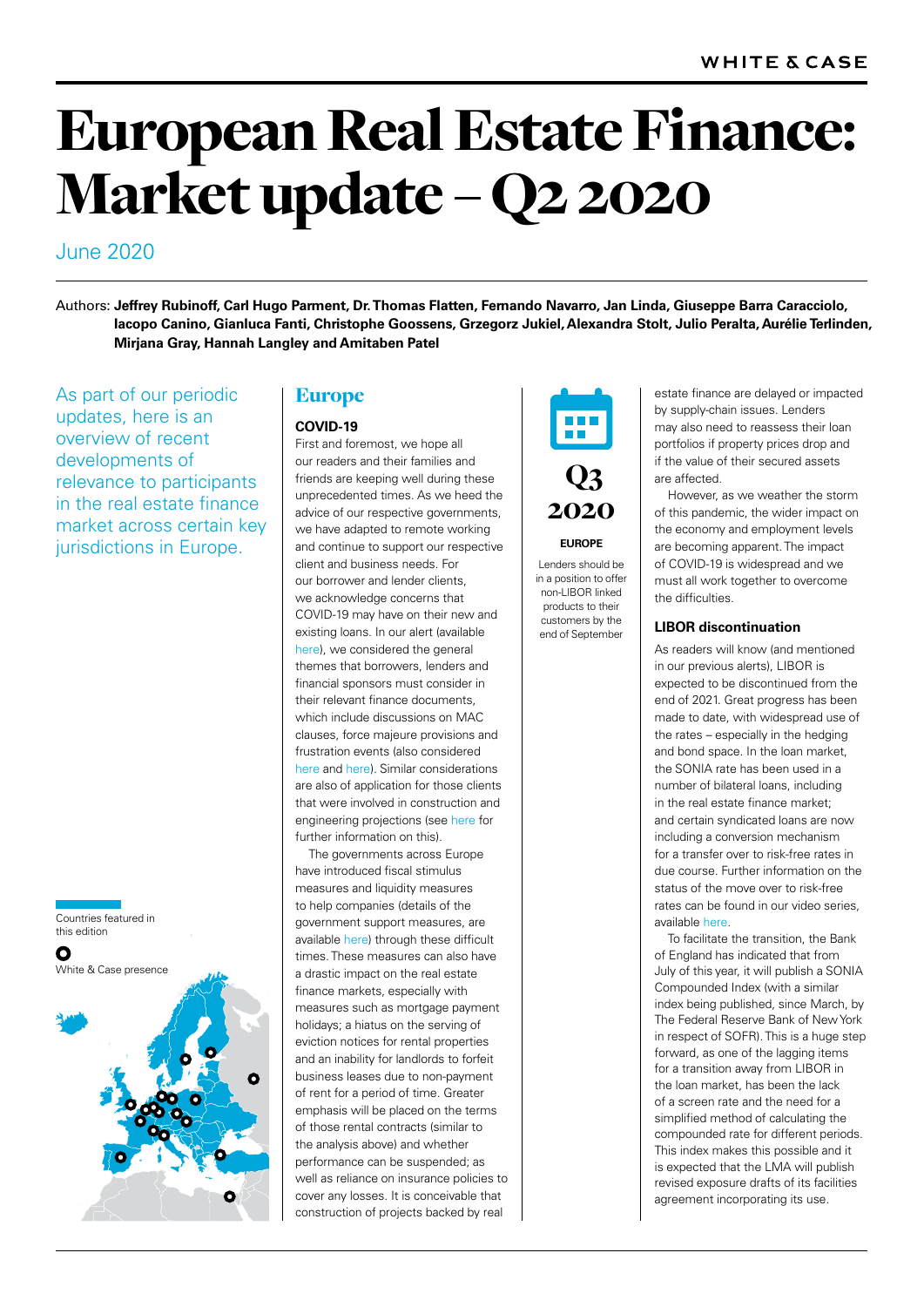However, the Bank of England has asked for more to be done. In January, it had set some interim targets to be met by the loan market to ensure that a smooth transition could be made. Whilst these are all positive steps forward, the COVID-19 pandemic has caused an unexpected disruption to these plans. In a statement released on 25 March 2020, the FCA expressed that, whilst the overall goal of a complete transition from LIBOR to SONIA by the end of 2021 remains, COVID-19 was "*likely to affect some of the interim transition milestones*" which followed in April with new target dates as follows: (i) by the end of Q3 2020, lenders should be in a position to offer non-LIBOR linked products to their customers; (ii) after the end of Q3 2020 lenders, working with their borrowers, should include clear contractual arrangements in all new and re-financed LIBOR-referencing loan products to facilitate conversion ahead of end-2021, through pre-agreed conversion terms or an agreed process for renegotiation, to SONIA or other alternatives; and (iii) all new issuance of sterling LIBOR-referencing loan products that expire after the end of 2021 should cease by the end of Q1 2021.



## **EUROPE**

The UK ceased to be a member state of the EU at 23:00 GMT on this date

#### **Brexit**

The UK ceased to be a member state of the EU at 23:00 GMT on 31 January 2020, entering a transition period until 31 December 2020. As readers will know, during this transition period, the UK will continue to operate as it did before – meaning that it will be required to continue to adhere to EU rules and the trading arrangements will stay the same. The transition period is however aimed at allowing both sides time to negotiate a free trade agreement. However, given both sides are dealing with COVID-19, questions have been asked as to whether this deadline is achievable. Whilst the UK government continues to reassure the country that meetings are progressing (now held virtually), only time will tell whether progress has been hampered.

For the real estate finance market, one of the main issues readers will want a quick and efficient resolution on is 'passporting'. The EU passporting system in place for banks and financial services companies enables firms that are authorised in any EU or EEA state to trade freely in any other with minimal additional authorisation. Certain EU legislation provides for

'third country' regimes which allow non-EU based firms (such as the UK) to offer a limited number of services into the EU if their home country regulatory regime is accepted by the EU as being 'equivalent' to EU standards. It should be noted however, that their application is more limited in scope. Accordingly, as part of the trade negotiations, a resolution on this point will be welcomed. Nonetheless, it may be advisable for banks and other financial institutions to keep their no-deal plans within close proximity.

## Czech Republic

## **Landlords prohibited from unilaterally terminating commercial leases until 30 June 2020**

The Czech Parliament passed a bill prohibiting landlords from unilaterally terminating commercial leases solely on grounds of payment default with respect to lease and service charges, when such non-payment occurs between 12 March and 30 June 2020 (the "Reference Period") and is

#### **Eurozone business activity has fallen to a record low**

In the Euro Area, the Markit Manufacturing Purchasing Manager's Index measures the performance of the manufacturing sector and is derived from a survey of 3,000 manufacturing firms. National data are included for Germany, France, Italy, Spain, the Netherlands, Austria, the Republic of Ireland and Greece. A reading above 50 indicates an expansion of the manufacturing sector compared to the previous month; below 50 represents a contraction; while 50 indicates no change.



**Source**: tradingeconomics.com | Eurostat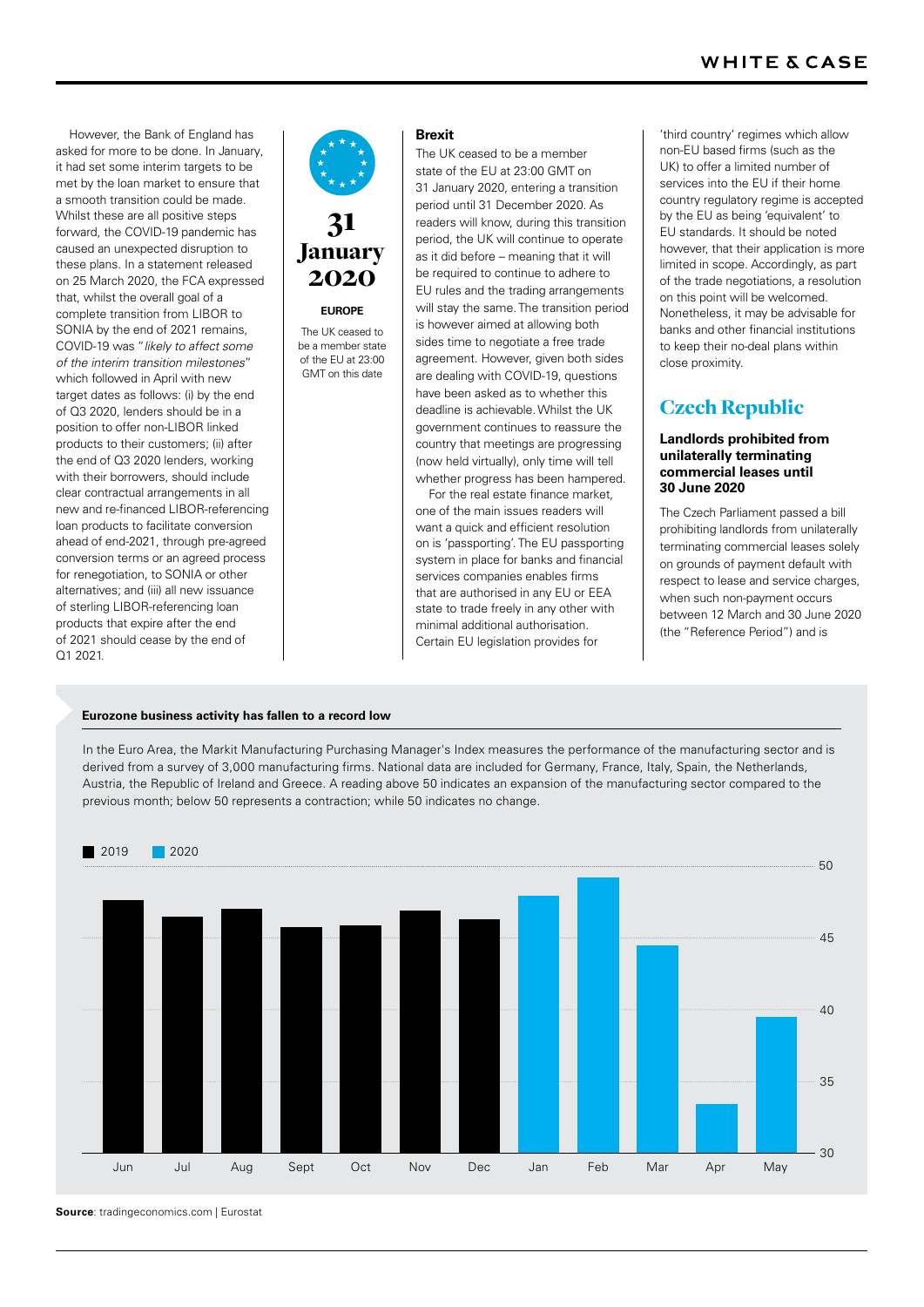

**Source**: tradingeconomics.com | Eurostat

mainly caused by restrictions on business imposed by public authorities in connection with the COVID-19 pandemic that have prevented or substantially hampered the tenant's business activities (the "Protection Act"). The Protection Act came into force on 27 April 2020.

The Protection Act does not constitute a waiver of rent or a discount thereon, but a limitation on the consequences of late rent payment. Such protection does not apply to other payments under leases, such as payments for services related to the leased premises or common areas, marketing fees and any other agreed payments. The landlord will thus continue to issue invoices to the tenant in accordance with the lease agreement. The tenant is obliged to repay all rent debt by 31 December 2020 (the "Protection Period"). In the event they fail to do so, the landlord is entitled by law to terminate the lease, with a notice period of five days applying. This provision applies strictly, such that even if only a small portion of the total debt remains due, the landlord has the right to terminate the lease almost



## €18m to €33m

## **CZECH REPUBLIC**

In the local Czech real estate financing market, the average loan size varies from €18 to €33 million, while the preferred range is higher, between €30 and €46 million

> **Source:** KPMG Property Lending Barometer 2019

immediately, in principle regardless of the terms of the lease agreement. Notwithstanding the protection afforded to tenants, landlords would still be entitled to terminate a lease (i) if the tenant declares that it will not make payment within the Protection Period, or (ii) for any payment default that occurred before or after the Reference Period, or (iii) on other agreed or statutory termination grounds.

Facets of the Protection Act that may be deemed problematic include:

- $\Box$  Definition of extraordinary epidemic measures: The protection only applies to extraordinary epidemic measures specifically listed in the Protection Act, and hence each case must be assessed on a case-by-case basis.
- $\Box$  Prohibition to deviate by agreement: The Protection Act stipulates that arrangements that deviate from the provisions of the Protection Act to the detriment of the tenant are not taken into account. This limits the possibilities of negotiating any agreement between the tenant and the landlord that would better suit their specific situation.

□ VAT: The Protection Act does not address VAT payments charged together with the rent, if the rent is subject to VAT (which is the case for the vast majority of commercial leases). This results in a situation in which landlords are still obliged to pay VAT on invoices issued (regardless of whether the tenant pays such invoices), and the tenants may claim the invoiced (but not necessarily paid) VAT from the state.

## **State subsidy on commercial rent**

The Czech Government approved the plan of the Ministry of Industry and Trade to contribute, in the form of a subsidy programme, to entrepreneurs who have been affected by restrictive, preventative governmental measures towards the payment of rent for business facilities (the "COVID – Rent Subsidy").

Entrepreneurs whose business activities have been affected by the COVID-19 pandemic can receive a contribution from the Government towards rent due between 1 April and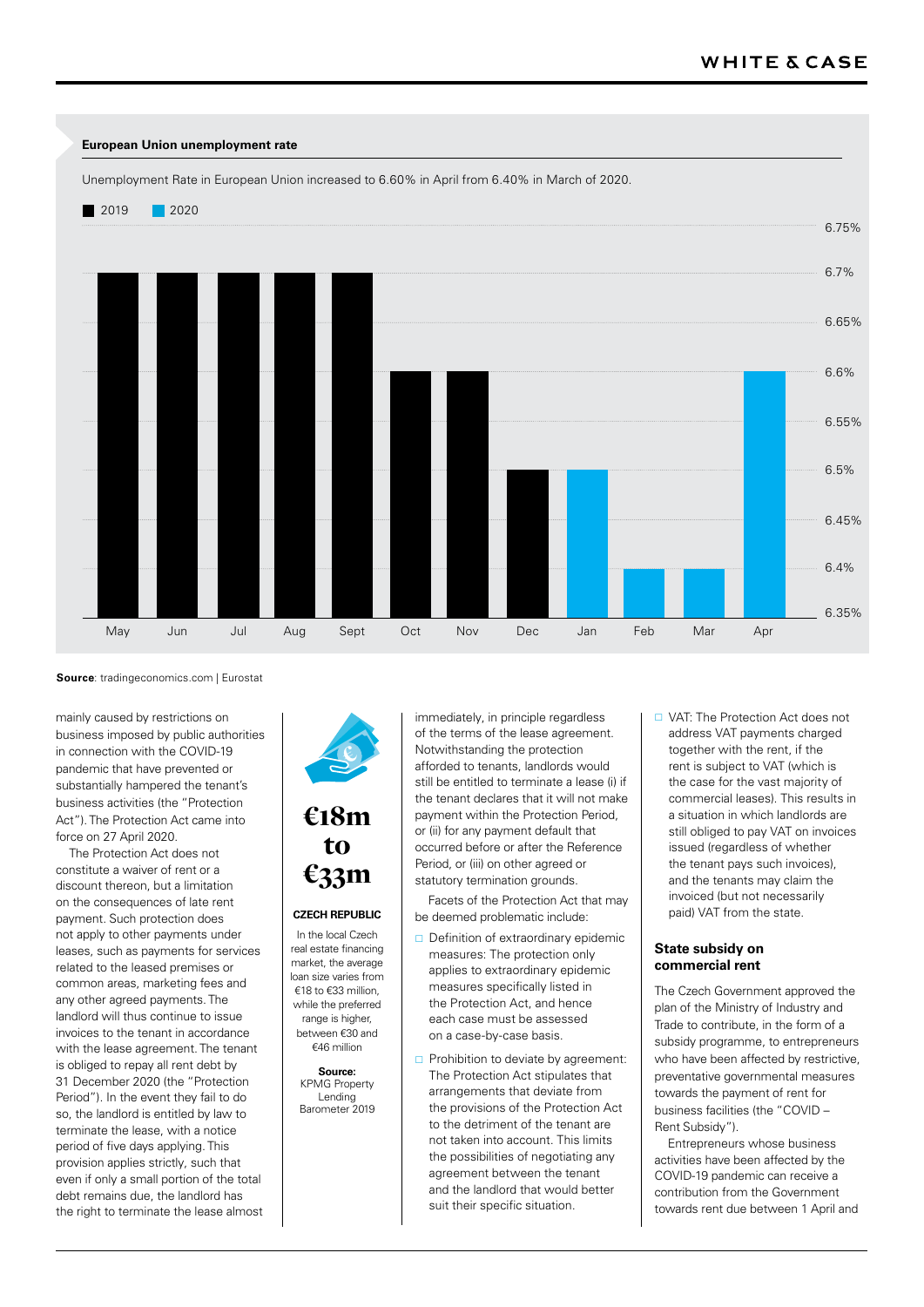30 June. The approved plan takes into account that the state will contribute to such affected entrepreneurs a sum amounting to 50% of the originally agreed monthly rent under the condition that the landlord will provide a discount of 30% from the total rent. The tenant will thus pay the remaining 20%. The amount of support per beneficiary would be limited to a maximum of CZK 10 million.

An amendment to the lease agreement, in which the landlord has agreed to a discount amounting to 30% of the monthly rent, has to be part of the application for the subsidy. The applicant will also have to prove the amount of rent which had been paid prior to the COVID-19 pandemic.

The European Commission is required to be notified of the COVID-Rent Subsidy program before its launch.

## **Abolishment of real estate acquisition tax**

The Czech Government has approved the abolishment of real estate acquisition tax in the amount of 4% of the total purchase price for the real estate property. The bill is currently being discussed by the Czech Parliament.

The bill is proposed to have retroactive effect, meaning that the tax would not apply on transfers occurring since 1 December 2019.Those who had already paid the tax would be entitled to claim a refund.

## **Germany**

## **Berlin rent cap**

We informed you in our previous alert (available [here](https://www.whitecase.com/publications/alert/european-real-estate-finance-recent-developments-december-2019)), that in September of last year, a draft bill was published by the Berlin Senate applying a rent price cap to residential apartments in Berlin. In January, the draft bill (as amended) was passed in the form of the Act for Redrafting Statutory Requirements on Rent Limits (the "Rent Act") but retroactively effective since 18 June 2019, for a period of five years. Exemptions will apply for social housing, newly constructed buildings which were ready for occupancy on or after 1 January 2014 and certain other categories. In case of a breach, the authorities may impose fines of up to €500,000.

The rent freeze will apply to all existing leases at the rate applicable at 18 June 2019. This also means that rent increases that were due to occur

are also prohibited (notwithstanding that they were agreed before 18 June 2019). From 1 January 2022, the rent caps are subject to an annual increase to reflect inflation – the exact rate to be determined by the Federal Statistics Office, but cannot exceed 1.3%.

In respect of new lettings, the Rent Act specifies the correct rent levels – the caps are based on the 2013 rent index, adjusted to reflect real wage developments since then. A rent table was published to that effect (setting out different rates, depending on the type of rental accommodation and property location). As a result, if rent exceeds the relevant rent levels specified in the table by more than 20%, the landlord is obliged to reduce the rent to the permitted level from November 2020.

One interesting point to note is that the Rent Act has been referred for review by the Federal Constitutional Court on 6 May 2020 to decide whether or not the state of Berlin has breached federal law by passing the Rent Act. A determination may take some time and therefore in the interim, there is a period of uncertainty for landlords and tenants.

## Italy

## **Suspension of the leasing rents in the sports sector**

As part of the measures adopted by the Italian Government in response to COVID-19, article 95, paragraph 1, of so called Cura Italia Decree (as amended by Article 216, paragraph 1, of Law Decree 19 May 2020, No. 34 (the "Recovery Decree"), grants a suspension of the leasing rents due for public sports structures to companies in the sports sector until 30 June 2020. These rents must be paid either: (i) by 31 July 2020; or (ii) in five monthly instalments of the equal amount starting in July 2020.

In addition, Article 216, paragraph 2, of the Recovery Decree provides that, by reason of the suspension of the sports activities imposed by the Italian Government, the parties to the concession agreements of public sports structures may agree among themselves, upon request of the relevant licensee, a revision of the concession relationships expiring by 31 July 2023, through the amendment of the economic and financial terms originally agreed or the extension of the duration of the concession



## **GERMANY** €500,000

Reflecting the levels of the fines that can be imposed for a breach of the Rent Act

agreement, for the purpose of facilitating the gradual recovery by the licensee of the proceeds which have not being collected by it and the amortisation of the investments made or to be made by the licensee. If no agreement is reached in this respect, each party will be entitled to withdraw from the relevant concession agreement.

Article 216, paragraph 3, of the Recovery Decree provides that the suspension of the sports activities imposed by the Italian Government shall be treated as an event causing a "supervening unbalance" of the parties' obligations in respect of lease agreements regarding gyms, pools, and sports centers of all kinds. Therefore, tenants are entitled to a reduction of the rent due or already paid in respect of March 2020 to July 2020 (inclusive) by, either: (i) 50% of the amount of such rents as originally agreed; or (ii) a different percentage, determined on the basis of the evidence provided by either the landlord or the tenant, which reflects the actual "supervening unbalance" in the particular circumstances.

Other than in relation to the sports sector as described above, there are no specific provisions under the decrees issued by the Italian Government and public authorities in relation to rent abatement.

## **Business and property leases**

In February, the Supreme Court recharacterised a business lease into a property lease. In this particular case (i.e., a retail unit located in a shopping center), in accordance with market practice, a business lease had been granted to a lessee. This is a common practice in Italy, as business leases allow a temporary transfer of the benefit of the trading licence to the individual lessee, which allows them to operate their business. This would not be possible with a property lease.

In re-characterising the lease as a property lease, the court stressed the circumstance that the assets granted to the lessee (i.e., the use of the premises, a cash register and other minor movable assets) were lacking the pre-existing organisation as a going concern.

Although this decision is not necessarily a binding precedent for other courts, it will be interesting to see the impact on the contractual relationships between the shopping centre owners and their lessees.



## **ITALY**

At the end of 2019, the main source for real estate investments in Italy is still represented by foreign capital, accounting for 80% of the total, higher than previous years

**Source:** PwC Real Estate Market Overview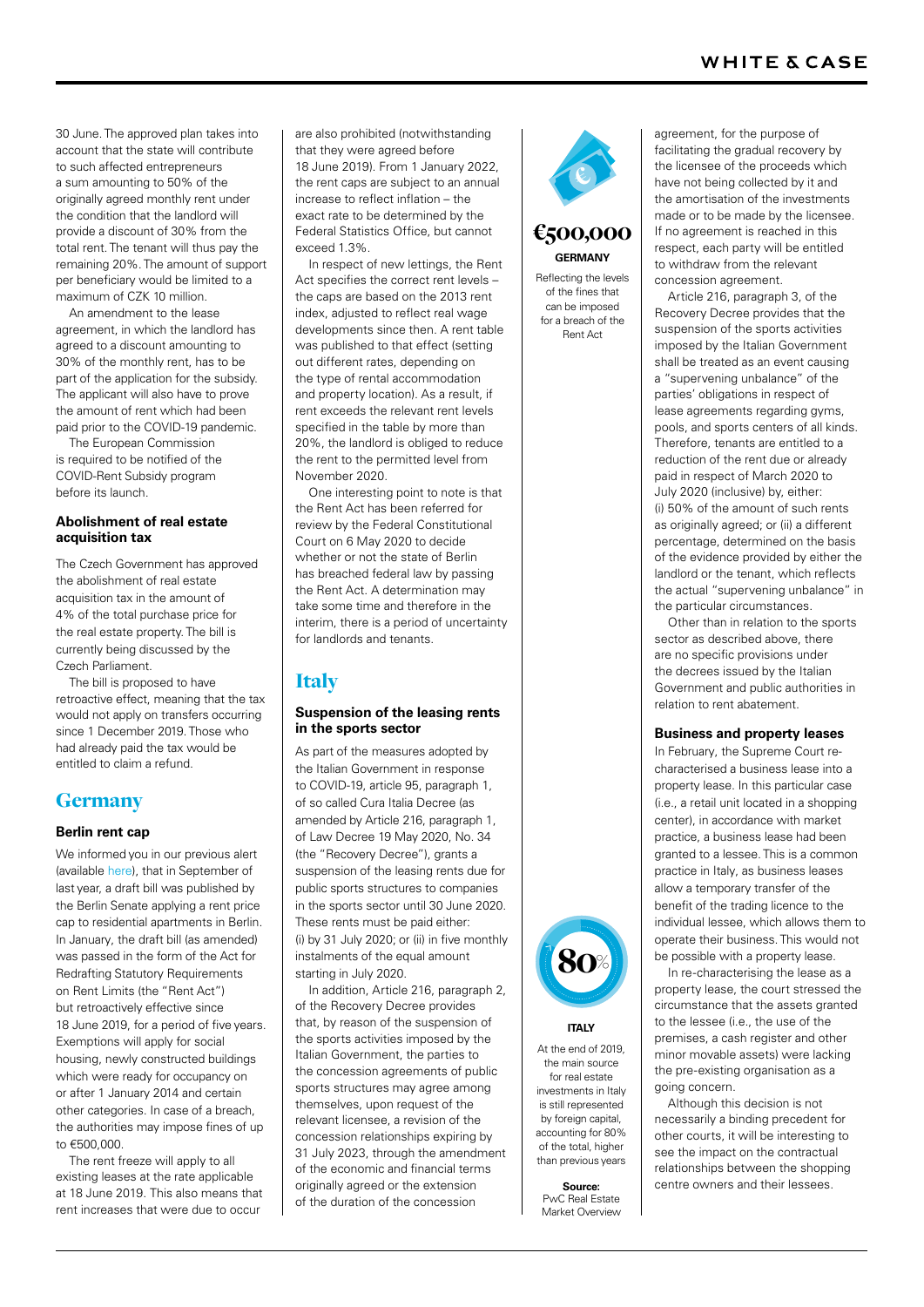## Luxembourg

#### **Limitations on tax deductibility**

On 25 March, the Luxembourg government published draft legislation, expected to come into force on 1 January 2021, which limits the tax deductibility of interest and royalties paid or payable by Luxembourg entities to entities established in countries that are now on an EU list of noncooperative countries and territories. The legislation will however take into account those jurisdictions on the list as at 1 January 2021 and is expected to be updated on an annual basis.

The following conditions need to be met, before the entity is denied tax deductibility: (i) the beneficiary (i.e. the beneficial owner) of the interest or royalty is a collective entity (as defined under Luxembourg legislation); (ii) that beneficial owner is an associated entity (as defined under Luxembourg legislation); and (iii) that entity is established in a country or territory listed on the EU list of non-cooperative countries and territories.

Tax deductibility will not apply if the taxpayer provides proof that the transaction to which the interest or royalties corresponds is in the context of valid commercial reasons which reflect economic reality.

## Poland

## **Update on Polish tax reforms**

We previously informed you of the new Polish withholding tax regime, which effectively made it more difficult for Polish tax residents to apply for withholding tax exemptions or reduced rates. Our main concern related to the simultaneous application of two regimes in respect of withholding tax, which caused uncertainty in the market- both for the taxpayers and tax remitters. The regime took effect from 1 January 2019, however as the entry into force of the main rules have been continuously deferred, we use this opportunity to update you on the current status of the new regulations and approach to this regime.

As was mentioned in our previous [alert,](https://www.whitecase.com/publications/alert/european-real-estate-finance-recent-developments-june-2019) on 19 June 2019, the Polish Ministry of Finance published a draft "tax explanation". The purpose of the draft explanations was to help foreign entities obtaining payments from Poland, as well as Polish tax remitters, to re-evaluate their position with respect to withholding liabilities

in Poland. However as a number of points were not explained, the new withholding tax regulations remain unclear and difficult to apply in practice. Since then, no final and official tax explanations (not being in draft form) have been published.

Most likely as a result of the above, on 27 June 2019, the Polish Minister of Finance issued a regulation which deferred entry into force of the main rules of the new withholding tax regulations primarily until the end of December 2019. However this period has been continuously extended. As it stands now, the regulation should enter into force on 30 June 2020. However, another amendment extending this time period to 31 December 2020 is currently being processed by the government. Under the abovementioned regulations, the obligation to collect withholding tax at the statutory rates, regardless of relief at source available under a double tax treaty or EU directives, is further deferred.

In practice, this means that for over a year now, withholding tax regulations in Poland have been governed by two regimes, i.e.,: (i) the previous regime in the form applied before 1 January 2019 (but with some amendments regarding, for instance acting with due diligence by the tax remitter); and (ii) new withholding tax regime which should have applied from 1 January 2019. With the deferrals mentioned above, it looks like Poland will still be governed by such two regimes for some time.

## Spain

## **Mortgage-backed loans index references – ECJ findings**

In our previous alert, available [here](https://www.whitecase.com/publications/alert/european-real-estate-finance-recent-developments-december-2019), we informed you that a Spanish first instance court had filed a request for a preliminary ruling with the European Courts of Justice ("ECJ") to determine whether the use of *Índice de Referencia de Préstamos Hipotecarios* ("IRPH") was unfair, contrary to the terms of The Unfair Contract Terms Directive 93/13/EEC.

In agreeing with the conclusions of the General Advocate of the ECJ, the ECJ held that whilst this case fell within the scope of the Directive, as national legislation did not require the use of IRPH, it was for national courts to determine, on a case-by-case basis, whether there was any breach of any of the transparency control measures



#### **LUXEMBOURG**

GDP growth of 2.8% is forecast for Luxembourg in 2020, ahead of the eurozone average of 1.4%

**Source:** PwC Emerging Trends in Real Estate 2020

specified in the Directive. The ECJ stated that only the Spanish courts could determine, taking into account the full factual matrix, whether the borrower obtained all relevant information at the time of entry into the mortgage loan.

The ECJ went on to state that in certain circumstances, the national courts would be entitled to substitute onerous provisions with others, if the contract would otherwise be frustrated. In this case, for example, if the use of IRPH was found to be unfair, the Spanish courts could replace it with another index, if terminating the contract would expose the borrower to undesirable consequences. Accordingly, Borrowers wanting to rely on this Directive will first need to establish that the transparency control measures were not met (and therefore the mortgage loan is unfair), before the Spanish courts can determine whether any substitution can take effect.

#### **New decision from the Supreme Court affecting the Stamp Duty Exemption**

Under Spanish tax legislation, notarial documents, whereby a novation of loans secured by a mortgage ("Mortgage Loan") is effected, are generally subject to stamp duty. The stamp duty may range from 0.5% to 1.5% (depending on the region), levied upon the amount of the obligations secured by the mortgage. However, there is a special stamp duty exemption (see article 9 of Spanish Act 2/1994 on subrogation and mortgage loans novation) available for certain amendments to the conditions of Mortgage Loans extended by credit financial institutions (the "Stamp Duty Exemption").

Over the years, the Stamp Duty Exemption applicability has been considered controversial and subject to different interpretations amongst the Spanish tax authorities and taxpayers. For instance, the Spanish tax authorities' narrow interpretation of the Stamp Duty Exemption meant that they saw it to be applicable only when the sole content of the public deed of novation was the change in the interest rate and/or the term of the relevant Mortgage Loan; any other changes or new provisions would automatically exclude the application of the Stamp Duty Exemption.



#### **SPAIN**

Central business district office vacancies in Madrid fell below 5% in 2019. The same rental tension applies in Barcelona across stock which is 1/3 the size of Madrid

> **Source:** PwC Emerging Trends in Real Estate 2020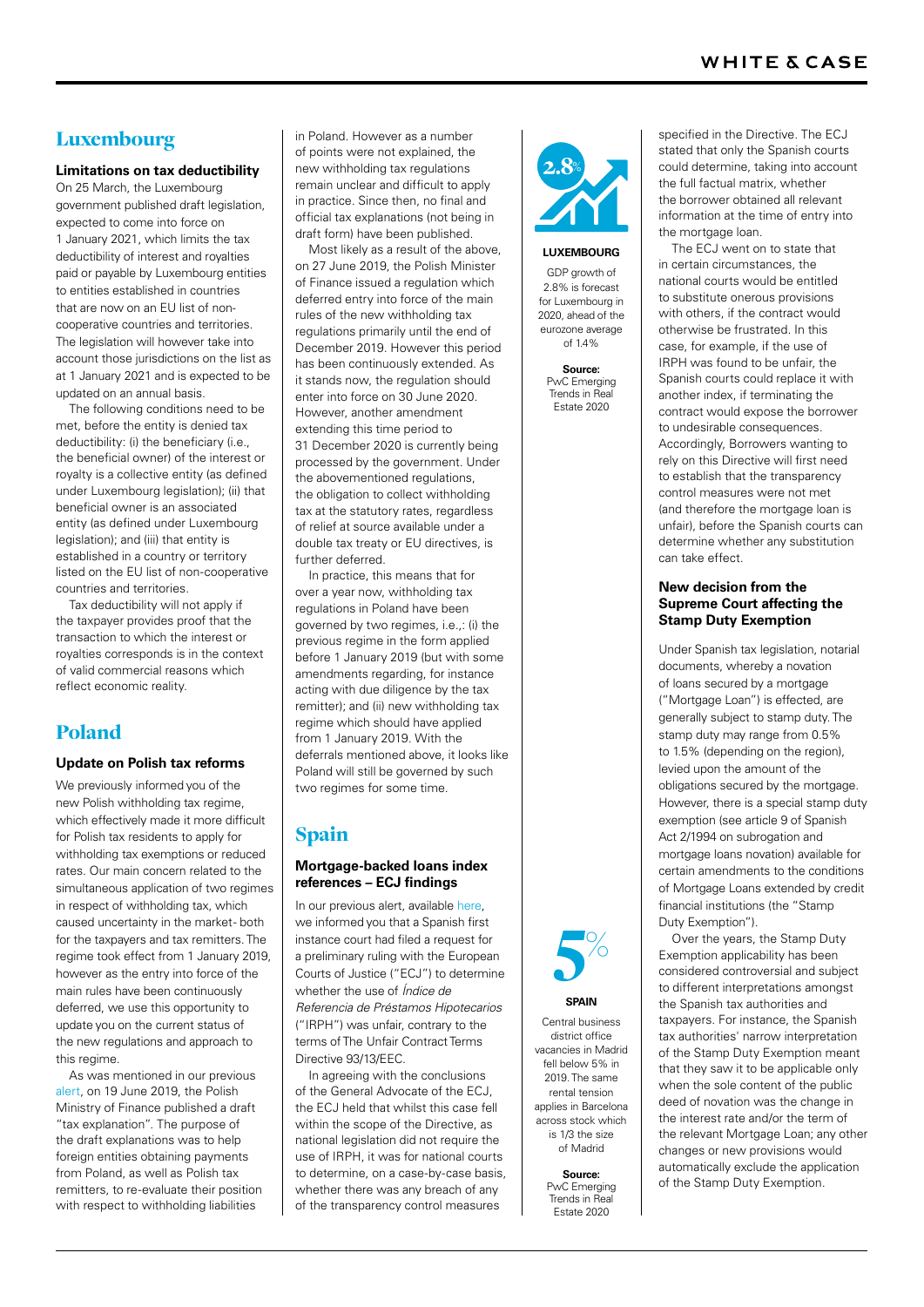On 26 February 2020, the Spanish Supreme Court ruled a new interpretation overriding the previous approach by the Spanish tax authorities. In particular, this decision establishes that: (a) novations on interests and/ or the term thereof executed through notarial deed qualify for Stamp Duty Exemption notwithstanding that the novation might contain other amendments or new provisions; and (b) it will be necessary to analyse, on a case-by-case basis, whether or not the novation meets the stamp duty application requirements, and should stamp duty be triggered, whether the Stamp Duty Exemption applies.

Further information on this is available [here.](https://www.whitecase.com/publications/alert/spanish-supreme-court-confirms-stamp-duty-exemption-novation-mortgage-loans)

#### **New law to enhance protection of individuals involved in real estate credit agreements**

The Spanish Parliament has approved the Spanish Act 5/2019 on real estate credit agreements (*Ley 5/2019, de 15 de marzo, reguladora de los contratos de crédito inmob*iliario) ("LRECA") in order to comply with the transposition of the 2014/17/UE Directive of the European Parliament and the Council of 4 February 2014 on credit agreements for consumers. The LRECA seeks to reinforce the transparency, security and comprehension of certain facilities agreements entered into by individuals (i.e., not to legal entities) that are not acting within the framework of their professional or commercial activity.

In particular, the LRECA applies to credit agreements under which facilities are extended by lenders (either individuals or entities) engaged in the financial services market to borrowers or guarantors that are individuals (not necessarily consumers).

According to article 4 of the LRECA, the expression "credit agreements" refers to agreements relating to loans, credits or any other payment facility that meet the requirements provided therein. The credit agreements shall consist of agreements instrumenting either: (a) a loan with a mortgage or any other in rem guarantee over a residential property; or (b) a credit to acquire or retain property rights over land, existing buildings or buildings to be constructed, provided that in this case, the borrower or guarantor is a consumer. The LRECA also applies to intermediation services for the execution of "credit agreements".

The LRECA introduces the following main changes in the Spanish legal system: (a) minimum requirements

# 58,000

## **SWEDEN** sq m

At the time of issuance of its report, CBRE noted that only 58,000 square metres of new space was currently under construction for retail, with a planned 2020 opening date

**Source:** CBRE Research Report

advisory services in relation to the real estate credit agreements (i.e., advisory provided by lenders, brokers or their representatives shall be contained in a specific agreement in accordance with the provisions of the LRECA); (b) creation of a registry where lenders under real estate credit agreements must register; (c) requirements on the information that the lender must deliver to the borrower during the term of the agreement; (d) restrictions in the power of lenders to declare the early maturity of loan or credit; (e) a more rigid system to determine the applicable default interest based on the remunerative interest plus three percentage points; and (f) the obligation for intermediaries in connection with real estate credit agreements to have a professional liability insurance or bank guarantee in order to cover potential liabilities arising from the failure to comply with the disclosure obligations provided in the LRECA.

that must be met in order to offer

## Sweden

## **Temporary discount for fixed rental costs in vulnerable sectors**

As a way of mitigating the financial consequences of COVID-19, the Swedish Government has adopted an ordinance providing for a discount on fixed rental costs in vulnerable sectors. This covers, for example, retailers, logistical activities, restaurants as well as the organisation of congresses/ fairs; and consumer services such as dentists, physiotherapist practices and hair and beauty salons.

Under this initiative, landlords who reduce fixed rents for tenants in these vulnerable sectors during the period of 1 April 2020 to 30 June 2020 will be able to apply for aid to compensate part of the reduction in rent. The compensation provided will be at most 50% of the reduction in fixed rent (i.e., at most 25% of the original fixed rent); and the aggregate compensation for rent reduction in relation to a specific tenant may not exceed €800,000.

Landlords can apply online for the compensation retrospectively; and the county administrative boards will accept applications from 1 July 2020 until 31 August 2020.

## United Kingdom

## **Impact of the Budget – SDLT Surcharge and Corporation Tax for non-residents and business rates**

Leaving aside state aid measures in response to COVID-19 (see above), it was confirmed during this year's budget that a stamp duty land tax (SDLT) surcharge will apply to the purchase of UK residential property by corporate and individual non-residents. The SDLT surcharge will not come into effect until 1 April 2021; and will be set at 2% (although earlier indications had suggested that rates would be 3%). For contracts exchanged before 11 March 2020 but completed or substantially performed after 1 April 2021, transitional rules are expected to apply. The Finance Bill will eventually set out the full details; setting out exceptions and taking into effect the results of its consultation from last year.

Additionally, it was announced that for non-UK resident companies carrying on UK property businesses or obtaining income from UK properties, corporation tax (rather than income tax) will apply from 6 April 2020. They will be required to notify HMRC of their liability to corporation tax, should tax deductions to rental income that they receive be insufficient to meet their liabilities.

Although a more detailed review of the business rates regime is also expected, the government also announced that the current 50% business rates retail discount will be increased to 100% for the next financial year. The discount was initially intended to apply to shops, restaurants, cinemas and live music venues with a rateable value of less than £51,000, but has been extended to include all retail, hospitality, nursey and leisure businesses in England, as part of the government's response to COVID-19.

Some of the other key considerations from the budget are set out [here.](https://www.whitecase.com/publications/alert/uk-budget-2020-5-key-measures)

## **Prescribed part and Crown preference – impact of floating charges**

Effective from 6 April 2020, the prescribed part, payable to unsecured creditors from floating charge recovering on the insolvency of the company, was to be increased from £600,000 to £800,000.



## £43 billion  $($ **€49.46 billion**)

**UNITED KINGDOM** Plenty of debt will need to be

refinanced – to the tune of £43 billion (€49.46 billion) in 2020 – 21

**Source:** Cass UK Commercial Real Estate Lending Report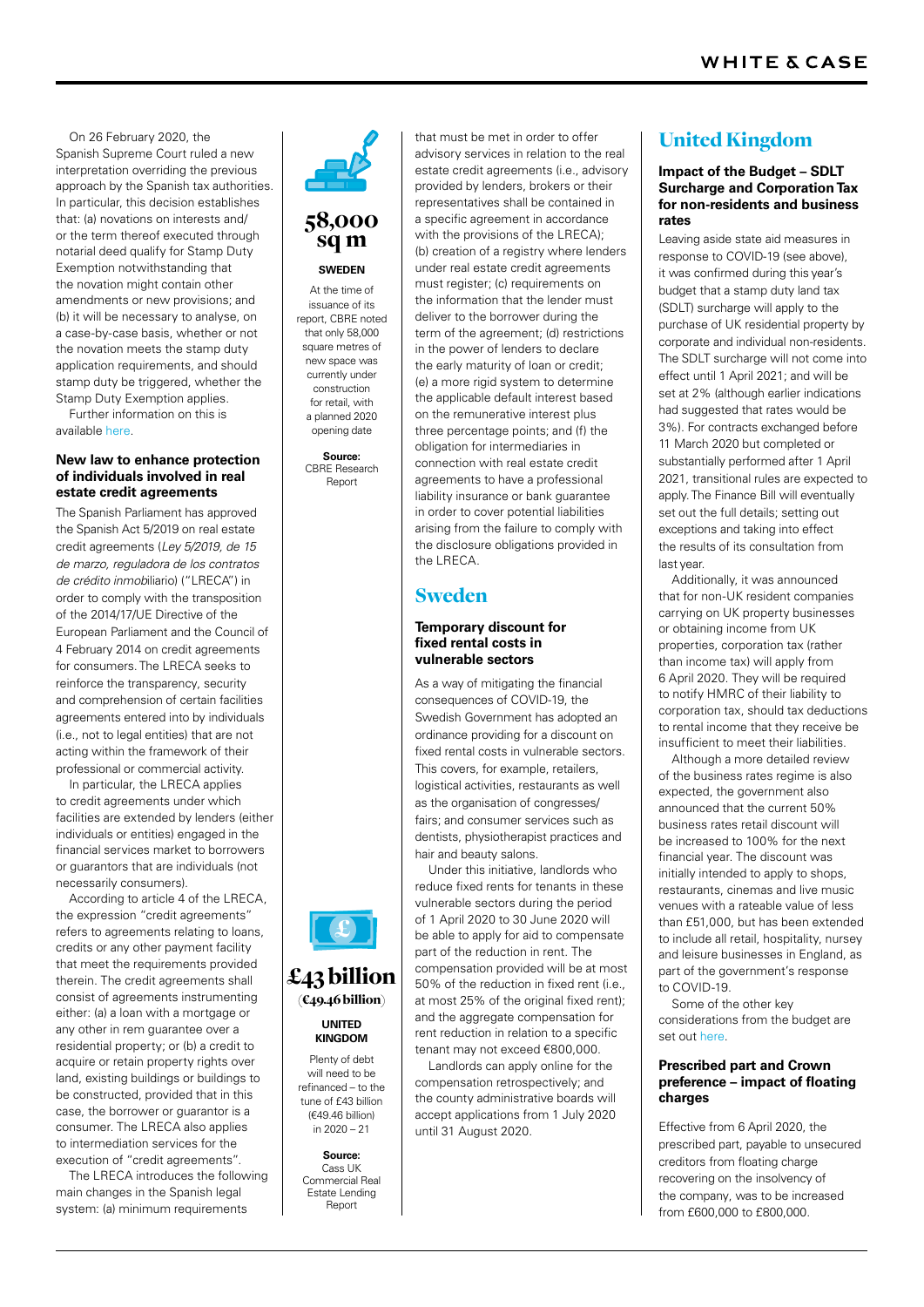The Government had vetted this idea during an earlier consultation; and had expressed its support for the idea. Grandfathering provisions are in place, such that the increase will not impact floating charges created before 6 April 2020, but could still apply if a floating charge is created after this dated, but which ranks *pari passu* or in priority to the pre-6 April 2020 floating charge.

Effective 1 December 2020, the government is also reintroducing its status as a preferential creditor, on the insolvency of the company, in respect of unpaid VAT, PAYE, national insurance contributions and Construction Industry Scheme levies, due to HMRC. As previously the case, it will rank ahead of floating charge holders and unsecured creditors, but behind holders of fixed charges. The new regime will apply in respect of insolvency proceedings commencing after 1 December 2020. It was initially intended to apply from 6 April 2020, but has been delayed as part of the budget. This means it also takes priority over floating charges created before this date, being another cause for concern for floating charge holders.

## **Code of Practice for Commercial Landlord and Tenants**

In response to COVID-19, this month, the UK government has published a new, temporary, code of conduct to encourage good practice amongst commercial landlords and their tenants in the UK dealing with the economic ramifications of COVID-19. The Code acknowledges the hardship caused to businesses by COVID-19 and therefore encourages landlords and tenants to enter into discussions, to ensure that otherwise viable businesses can continue occupation through the period of recovery. The Code is intended to apply on a voluntary basis (although there have been suggestions that it could be made mandatory, if the circumstances require it).

Overall, the Code encourages an open dialogue between landlord and tenant, so that temporary agreements can be reached, if required, for those tenants struggling to pay their rent, whilst encouraging those companies that can pay, to continue to do so. Tenants are asked to set out the reasons for the concessions they need; and landlords are requested to take into account the impact of COVID-19 on the tenant and themselves, when considering the request.

## £

## **UNITED KINGDOM** £800,000

The prescribed part, payable to unsecured creditors from floating charge recovering on the insolvency of the company, was to be increased from £600,000 to £800,000

suggestion options – such as a deferral of rent, rent-free periods for a set number of periods, rent variations or rent reductions. Overall however, the Code acknowledges that every situation is different and the parties are free to reach an agreement that suits them, having acted in good faith (taking into account the overarching principles of transparency and collaboration, taking a unified approach, government support and a need to act reasonably, set out in the Code) when making the decision.

The Code even sets out some

## **Land Registry adapts to meet COVID-19 challenge**

From 4 May 2020, HM Land Registry introduced temporary changes for signing deeds, as it adapted its policies and procedures to allow users to continue functioning during the COVID-19 pandemic.

Historically, the Land Registry would only accept wet-ink signature pages in respect of documents that were to be registered. However, from 4 May, the Land Registry have confirmed that they will accept deeds that have been signed using the 'Mercury signing approach' (using option 1). This means that, for land registration purposes a signature page will need to be signed in pen, before the signature is captured, with a scanner or a camera, to produce a PDF, JPEG or other suitable copy of the signed signature page. In following the guidance from the Law Commission the Land Registry have made clear that the physical presence of that witness is still required (i.e., "virtual" or "remote" witnessing is not sufficient). However, it did add that there is no reason why the witness and signatory cannot be separated by glass, so a signature could be witnessed by someone looking through a car or house window – if, of course, they were then able to see clearly the signatory signing.

The Land Registry have made clear that the changes have been introduced on a temporary basis and may be modified or withdrawn at Land Registry's discretion, but undoubtedly provide a helpful change during these difficult times in the meantime.

## **UK Corporate Insolvency and Governance Bill**

In May, the UK Corporate Insolvency and Governance Bill was published, which was updated to include

provisions relevant to dealing with the impact of COVID-19. A few of the key amendments of relevance to our readers are as follows:

- $\Box$  a new statutory moratorium process: lasting for an initial period of 20 business days with an ability to extend for a further period of 20 business days without consent (and with the possibility of further extensions), the moratorium would provide the borrowing group time to formulate a rescue plan. Whilst the moratorium applies creditors would be prevented from enforcing any security they had or commencing insolvency proceedings against the company. In respect of certain premoratorium debts, the company is expected to pay those debts whilst the moratorium is in force including the cost of goods and services, employees and rent incurred during the moratorium period, together with all amounts falling due under loan agreements and other financial services contracts;
- $\Box$  a new reorganisation measure: similar to a scheme of arrangement, but creating a new restructuring tool, that allows classes of creditors to vote on a rescue plan. The plan will become binding on creditors in all classes if sanctioned by the court. A company does not need to be insolvent to propose the plan but must be experiencing "financial difficulty". The new restructuring plan permits cross class cram down (i.e., plan may be sanctioned even if one or more classes do not vote in favour); and
- $\square$  suspension on wrongful trading: in making decision on wrongful trading, the Bill assumes that the director is not responsible for any worsening of the financial position of the company or its creditors between 1 March 2020 and the period that is 30 days after the Bill comes into force.

A full copy of the Bill can be accessed [here.](https://publications.parliament.uk/pa/bills/cbill/58-01/0128/20128.pdf)







which the government is also reintroducing its status as a preferential creditor



**KINGDOM** The date from